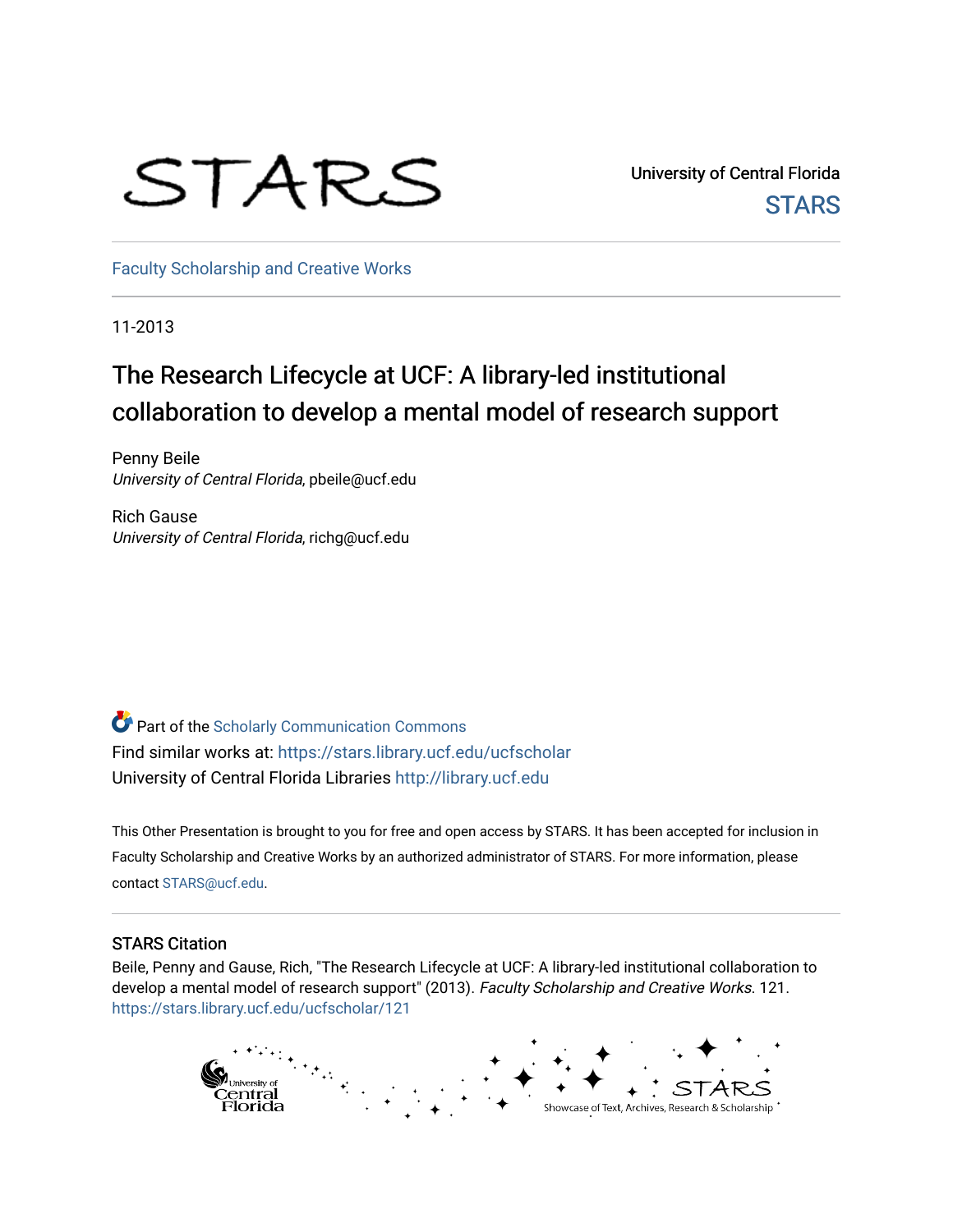#### **Services and Partners**

Researchers at the University of Central Florida have access to support for acquiring and managing grants, writing and publishing research results, and performing computational analysis of large data. However, until recently these services were not coordinated at the institutional level and there was no clearinghouse to connect researchers to available support.

In response, the UCF Libraries, with input from faculty and relevant campus units, developed a mental mode support and services of interest to university researchers.

The model, in the form of an online interactive infographic, illustrates the research lifecycle from inception to completion, identifies support services available to researchers and roles for key campus unit and is serving as a catalyst for intercampus discussion and collaboration.

The model was drafted by the Research Lifecycle Taskforce with inspiration from OpenWetWare's Research Cycle. Content is made available under a Creative Commons BY-SA.

| e<br>,<br>ing          | Compared to many other research lifecycles<br>and research data models,<br>the Research Lifecycle at UCF<br>is unique in that it:  |
|------------------------|------------------------------------------------------------------------------------------------------------------------------------|
|                        | is built at the institutional level                                                                                                |
| ılty<br>el of<br>hers. | includes institutional research support<br>services and places emphasis on<br>connecting the researcher to these service<br>points |
| its,                   | illustrates a typical research model in<br>addition to a distinct suite of services for<br>funded research                         |
| )n                     | facilitates strategic planning and campus-<br>wide solutions to researcher needs                                                   |
|                        | promotes infrastructure building                                                                                                   |
|                        | encourages campus partnerships                                                                                                     |
|                        |                                                                                                                                    |

services (located on the 21<sup>st</sup> Century Digital Scholarship subcycle and indicated by clouds) has not yet been determined.

#### **Overview of the Research Lifecycle**

## **The Research Lifecycle at UCF: A library-led institutional collaboration to develop a mental model of research support**

*Presented by Penny Beile and Rich Gause on behalf of the RLC Taskforce LITA Annual Conference, November 2013, Louisville KY Handout to accompany the Research Lifecycle at UCF graphic For more information visit: http://library.ucf.edu/ScholarlyCommunication/ResearchLifecycleUCF.php*

Some information in this handout was retrieved from the UCF Libraries Scholarly Communication website: http://library.ucf.edu/ScholarlyCommunication/

#### **Infrastructure**

Dots (or buttons) represent discrete steps in the research process. The dots signify services that support the steps and are further aligned with the four subcycles of the graphic. Colors and icons were developed to help the reader quickly identify the campus unit that offers the service. For example, blue dots also have the universal library icon and serve to indicate library-provided services.

Other campus units represented on the lifecycle include the Office of Research and Commercialization (green, dollar sign), the Faculty Center for Teaching and Learning (purple, presentation graphic), and the Institute for Simulation and Training (gold, folder graphic). The campus unit responsible for data management



Office of Research and Commercialization

On the UCF Libraries Scholarly Communication website, the dots are hyperlinked to campus units or individuals who can provide assistance with that particular step of the research cycle. Gray dots are used to indicate unsupported, or needed, services. If the dot is gray and has a library icon it is assumed that the library will eventually support that service.

Gray dots with question marks (*Collaboration Tools* and *Analysis Support*) not only are not supported, but a home unit has not been identified that would support the needed service.

Finally, many lifecycle services already exist and campus units have staff in place to support them (eg, conducting writing workshops, providing citation metrics, etc). However, other services require robust infrastructure to support the provision of services (computational data and research computing services, curating and sharing research data, and hosting and preserving artifacts produced by researchers).

To signify where infrastructure is needed the design team placed colors, again associated with the campus unit that provides the service, around arrows where the related dots/services reside.





Infrastructure requirements appear in three places on the lifecycle: the gold arrow underlying the *Research Data* dot, the red arrow underlying data management

services, and the blue arrow underlying library services associated with an institutional repository.





Research

Management Infrastructure

Data

Similar to the gray buttons, gray arrows illustrate an unmet need. At present, only the gold arrow is operational and is supported by the Institute for Simulation and Training. The gray/blue arrow signifies the need for an institutional repository that would (presumably) be hosted by the library. No campus entity has yet claimed responsibility for supporting data management (the gray/red arrow),

but discussions continue.